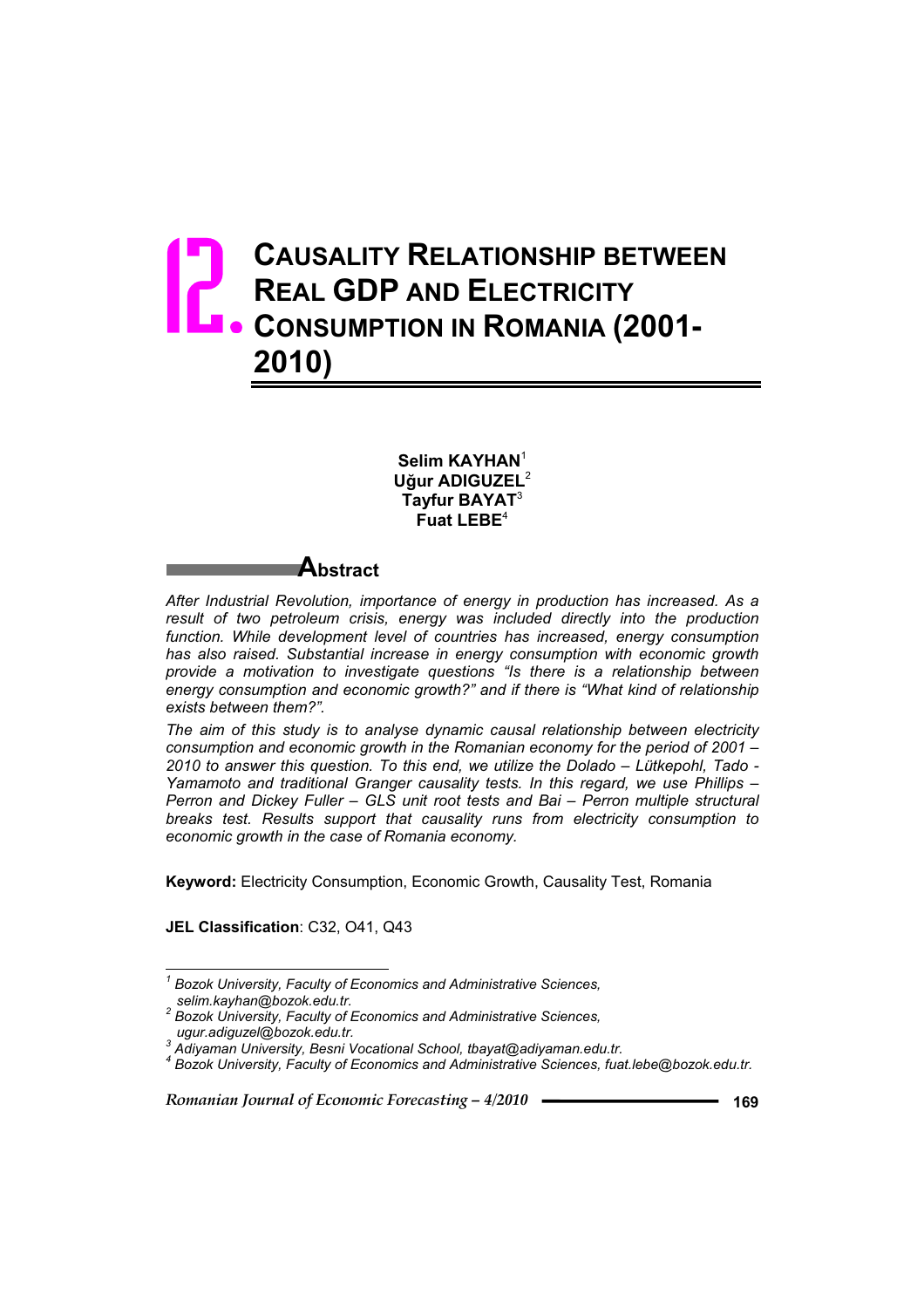*Institute of Economic Forecasting*

## **I. Introduction**

In the last century, development level of economies has increased very fast. The main reason behind this; is the Industrial Revolution that has reached its starting point towards the end of 18th century. Industrial Revolution has brought about the use of new energy resources. Production that depended on human and animal power began to be based on coal with invention of steam engines, on petroleum and its derivatives with the invention of multi-time engines and then on alternative energy resources such as electiricity and natural gas. Today, nuclear energy has come to fore as a new alternative. The importance of energy in production was neglected until 70's and although energy is seen as an outside variable, two petroleum crises that took place in 1973 and 1979 caused energy to be included in production function as inside variable (Karagol et. al., 2007). These incidents showed that economical growth is closely related with the use of energy and caused economy to be defined within the context of energy (Jobert and Karanfil, 2007).

Substantial increase in energy consumption with economic growth provide a motivation to investigate whether there is a casual relationship between energy consumption and economic growth. If there is a relationship between them, direction of casual relationship is important. Because it will give important insights to policymakers in terms of design of policies implemented. On the one hand, if the direction of causality is from GDP to energy consumption or if there is no causal relationship between energy consumption and economic growth, energy saving policies will not effect economic growth. On the other hand, if the direction of causality is from energy consumption to GDP, decrease in energy consumption will have a negative impact on economic development (Narayan and Prasad, 2008).

There is a vast literature about investigating causal relationship between economic growth and energy consumption. These literature found different results for the same countries because of different methodologies and data. For example for Asian countries: Yu and Choi (1985) investigated causality for Philippines and found causal relationship running from energy consumption to economic growth. Also Masih and Masih (1996) for India, Masih and Masih (1997) for Korea, Chang et. Al. (2001) for Taiwan, Shiu and Lam (2004) for China, Yemane (2004) for Shangai, Narayan and Singh (2007) for Fiji Islands found the same direction of relationship. In contrast, Masih and Masih (1996) found causal relationship running from economic growth to energy consumption for Indonesia. Also Yu and Choi (1985) for Korea, Cheng and Lai (1997) for Taiwan, Soytas and Sari (2003) for Korea found the same results. Beside these results Asafu-Adjaye (2000) for Thailand, Glasure (2002) for Korea, Oh and Lee (2004) for Korea, Hwang and Gum (1992) for Taiwan, Paul and Bhattacharya (2004) for India, Squalli (2007) for Iran and Qatar, finally Chen et. Al. (2007) for China found two-way causality between variables.

Studies about African countries have mixed results too. Belloumi's (2009) and Odhiambo's (2009) papers about Tunisia and Tanzania support evidence of causality running from energy consumption to economic growth. In contrast to this line of studies, Wolde-Rafuel (2006) found adverse relationship for Cameroon, Ghana, Nigeria, Senegal, Zambia and Zimbabwe, two-way causality for Egypt, Gabon and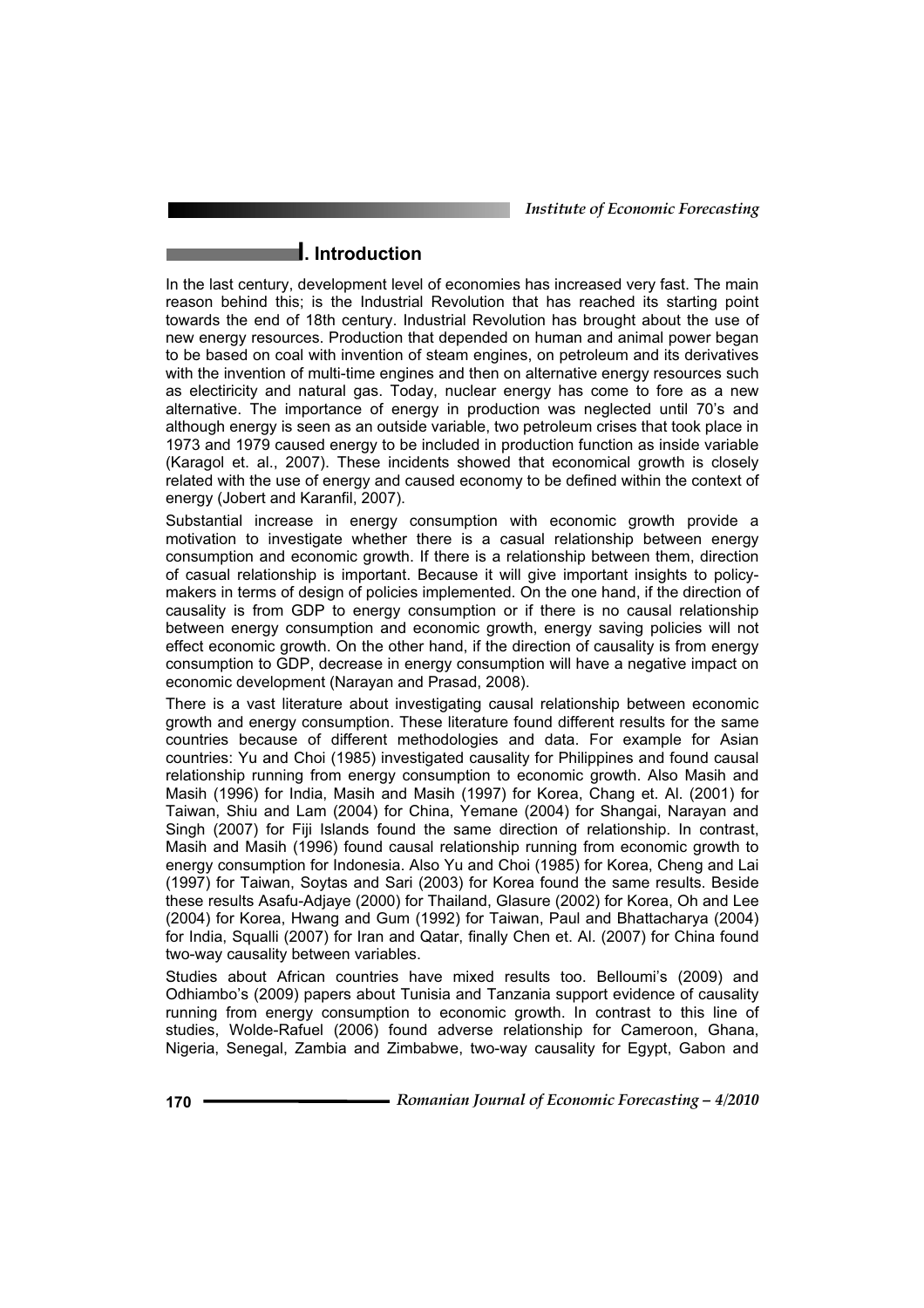

Morocco, finally no causal relationship for Algeria, Congo Republic, Kenya, South Africa and Sudan.

Papers include North and South American countries have results as follows: Cheng (1997) studied about Brazil and found causality running from energy consumption to economic growth. Soytas and Sari (2003), however, found two-way causality between energy consumption and economic growth for Argentina. In contrast, Akarca and Long (1980) and Yu and Hwang (1984) found no causality for USA. Cheng (1997) for Mexico and Venezuela and Narayan and Prasad (2008) for Mexico and USA found no causality also.

Narayan and Prasad (2008) examined European countries included Czech Republic, Iceland, Italy, Portugal and Slovak Republic and found causality running from energy consumption to economic growth. Hatemi-J and Irandoust (2005) examined Sweden, Narayan and Prasad (2008) examined Finland, Hungary and Netherlands and they found same results. Hondroyiannis (2002) in his paper found two-way relationship for Greece. Erol and Yu (1987) for West Germany and Aktas and Yilmaz (2008) for Turkey found the same results. Yu and Choi (1985) for Poland and United Kingdom and Narayan and Prasad (2008) for Belgium, Denmark, France, Germany, Ireland, Luxembourg, New Zeland, Norway, Poland, Spain, Sweden, Switzerland and Turkey investigated causal relationship and found no evidence of causal relationship between these variables. Although there are so much study examining countries all over the world, especially European countries, there is not enough study examining Romania.

Romania is the newest member of European Union with Bulgaria. Romania has renewable energy sources like hydro power and wind power energy in the different part of the country. This country has also big capacity about petroleum and metan gas. These energy sources are important advantages for Romania among European Union countries. Because of these reasons to investigate the direction of causality for Romanian economy is important.

The aim of the study is to analyse the causal relationship between electricity consumption and economic development in Romania. To achieve this purpose, Dolado-Lütkepohl (1996) and Toda – Yamamoto (1995) causality test is conducted and results are compared with traditional Granger causality test. In this context, paper is organized as follows. In the next section an overview is provided for the Romania economy, energy sector and energy policy of government. In the third section data is given and then methodolgy is explained. In section five, empirical results are discussed and finally a brief summary and policy implication are provided in the conclusion section.

## **II. An Overview of Romanian Economy and Energy Sector**

Romania joined European Union in 2007 and is the newest member of this union with Bulgaria. After Romanian Revolution in December 1989, the Romanian economy lived problems; low economic growth level, insufficient capital stock and unemployment, until 2000's. But after ten years, economy has started to grow up rapidly until today. Increase in GDP can be seen in the following graphic 1.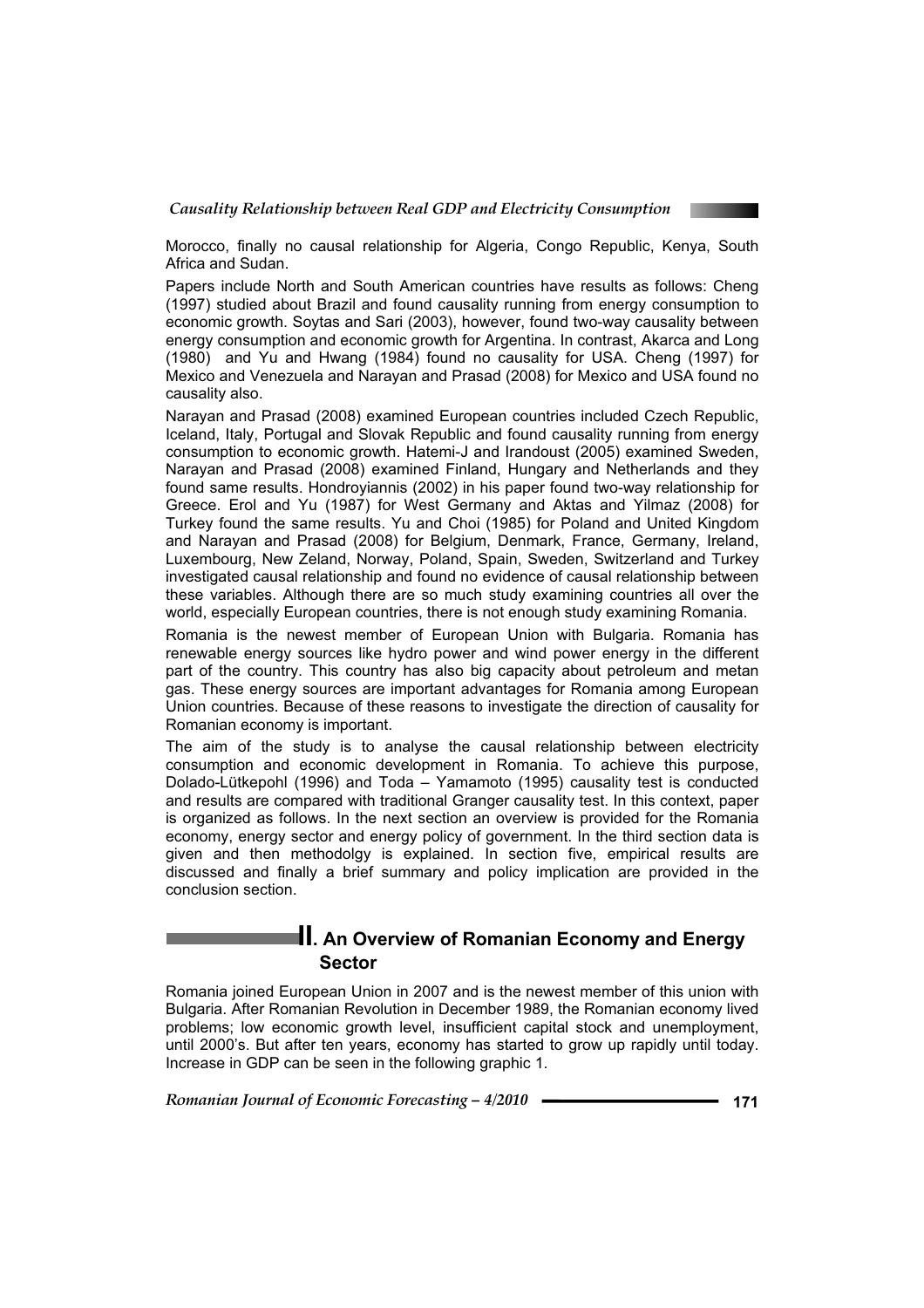According to the Romanian National Institute of Statistics, the Romania economy grew up 6% in average between 2000 and 2008. The growth rate of the economy was negative in 2009 because of global crisis affected all over the world. GDP was nearly 81 miilion Lei in 2000 and then it increased to more than 131 million Lei in 2008. It was 121 million Lei in 2009 (constant year is 2000) (INSSE, 2009a).

**Graphic 1** 



**Annual GDP in Constant Prices (Million Lei) (Constant Year 2000)** 

Romania has 23,1 million citizen and this makes Romania one of the big labour force in EU. Romania had unemployment problem after Romanian revolution. Unemployment rate was only 3% in 1991 and after only two years it was 10,4% (INSSE, 2009c). In the beginning of 2000's, unemployment rate started to reduce. It was near 11% in 2000 and only about 3,7% in April 2008 (INSSE, 2009a).

According to National Institute of Statistics of Romania, labour force participation rate is 63,7% in 2006. Labour force participation rate was 89,5% for high educated labour, 70,5% for medium educated labour and 43,6% for low educated labour. Total employment rate was 58,8% in 2006. Employment rate for high educated labour was 86,1%, it was 64,9% for medium educated labour and 39,6% for low educated labour. Finally, according to International Labour Office, while total unemployment rate of Romania was 7,3% and but unemployment rate of high educated labour was only 3,8% in 2006 (INSSE, 2009c).

To improve education level, the Romanian government started to reform in education system in 2003. They increased compulsory schooling from eight years to ten years, decreased schooling age to six years old, structured into high schools that is composed of two stage from the beginning of 2003 education term (Eurydice, 2005).

Romania has rapid growth level about foreign trade. FOB exports value of Romania reached to 123.450,4 million Lei in the of 2008. Compared with the end of 2007, export values increased with 25,2%. Increase in exports was supported by machinery, metal, vehicles and transport equipments, textile and minerale products sectors. 70% of total FOB exports was made to the European Union Countries (EU 26). By the end

 *<sup>(</sup>Source: National Institute of Statistics, Date: 20.07.2010)*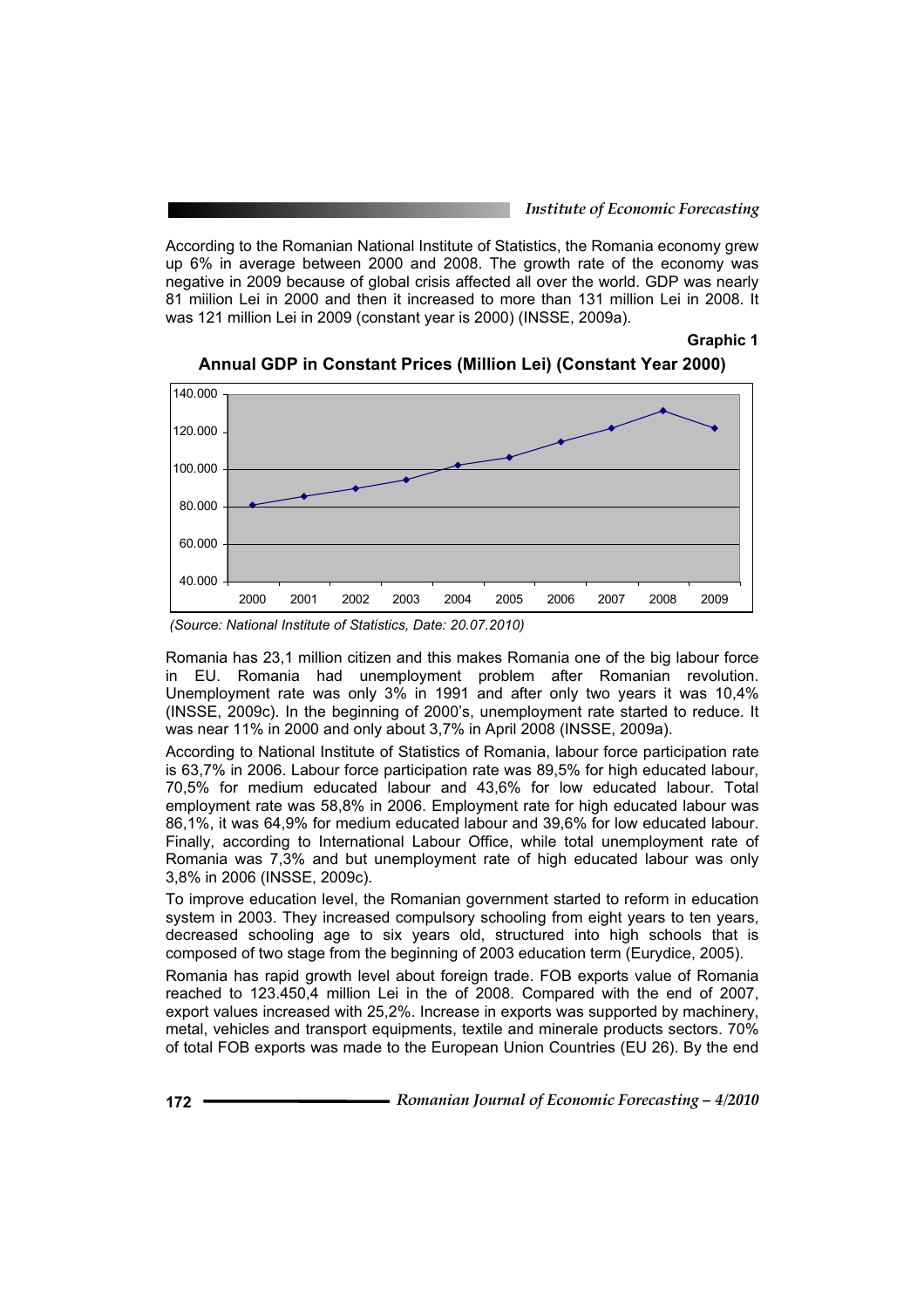of 2008 CIF imports value of Romania amounted 206.807,7 million Lei. Also import values increased 20,7% compared with the end of 2007. The leading sectors in import value are machinery, mineral products and vehicles and transportation equipments sectors. 69,2% of total CIF imports was made from the other European Union Countries (EU 26) (INSSE, 2009b).

According to Preda (2008) Romania is very rich about underground sources. Preda reported that this country has two thousand different type of minerals. As mentioned above, mineral products force exports of Romania. Transilvania mountains are rich about iron and salt. So metal and machinery industries are developed. Today Romania has  $14<sup>th</sup>$  biggest heavy machinery industry in the world. In the north of the country gold mines are also very rich. The other underground minerals are coal, lignite, manganese, chrome, copper, lead, uranium, antimony, silver and bauxite. Romania is the biggest petroleum producer in Europea after Russia. Metan gas is the other important energy source in the country.

Hydrolic energy, because of rivers flow inside of the country like Olt, Siret, Iolomita etc and wind energy on Black sea coast and mountains in the north of the country, illustrate that Romania is also very rich about renewable energy sources.

**Graphic 2** 



**Usage of Energy Resources (Source: Preda, 2008)** 

In 2008, 38% of total energy consumption is from coal energy, 29% oil energy, 24% hydro energy and 9% nuclear energy in Romania. Seperation of energy types' usage is as follows in Graphic 2.

Although Romania is very rich about renewable energy sources, it is hard to say that Romania uses these sources efficiently. Potential capacity of hydroelectricity production in the country is nearly 40 TWh/year and but Romania uses only 12 TWh/year part of potential capasity. Another important renewable energy source is wind energy. Useful capasity of wind energy is estimated more than 2.000 MW in the country. Despite all these sources, place of renewable sources usage in total energy source usage is only 5%.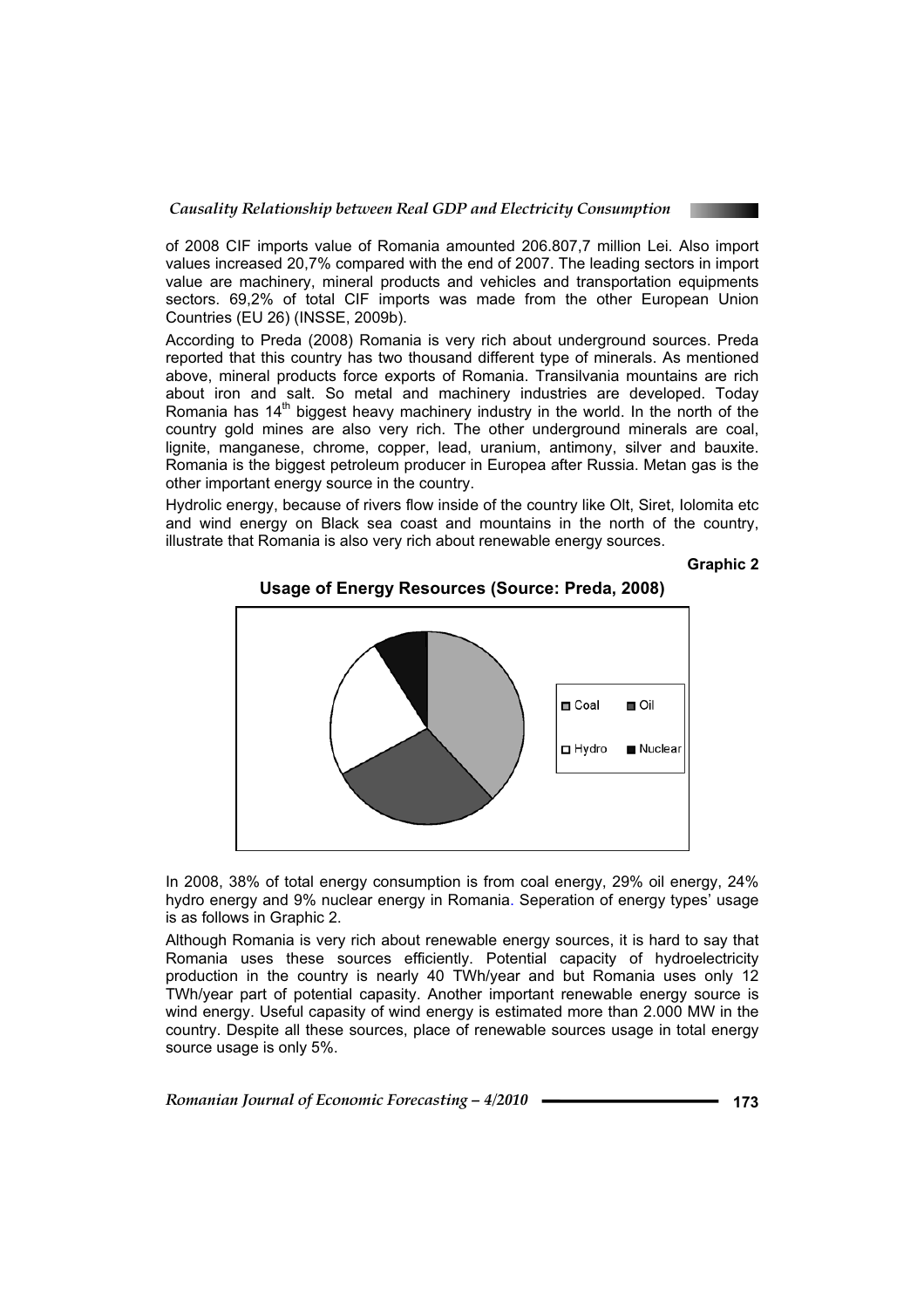Another important issue about Romanian energy sector is that equipments used for production of energy are very old. In the electricity generation based on fossil fuel more than 32% of the equipments are of more than 30 years of age, and 50% are between 20-30 years old. In this filed only 0,7% are less than 10 years old. In the hydro generation 24% of the equipments are more than 30 years old, 51% of more than 20 years old and only 13% are of more than 10 years old. (Road Map for Energy Sector of Romania, 2003)

In the begining of 2000's Romanian government started to privatization program and

latest advances in privatization program are as follows:

- Two distribution companies were in the privatization process since 2004 for electricity distribution.
- Two gas distribution companies has been signed contract for the privatization process in 2007.
- Privatization of the thermal power generation started in 2007.

Romanian government also prepared a strategic plan named Romanian Energy Strategy 2007-2020 to establish sustainable growth in energy production and increase renewable energy sources. According to plan major projects for Romanian energy sector are indicated by Preda (2008) as follows:

- 1. Geological research to identify new reserves of energy primary resources.
- 2. Energy infrastructure strategic projects for trans-border interconnection:
- 2.1. For diversification of oil & gas supply sources for Europe:
- Nabucco Project
- PEOP-Pan European Pipeline Project

2.2. For interconnection of Romanian natural gas network with the neighbouring countries gas networks:

- with Hungary: Arad-Szeged (medium term 2007-2013);

- with Bulgaria: Giurgiu – Russe (medium term 2007-2013)

- with Ukraine: Siret – Cernauti (long term 2020);

- with Moldova: Drochia-Ungheni-Iasi.

3. Projects to improve the interconnection degree with the EU and the Black Sea area states from 10% which is now, to 15 – 20 % until 2020:

- Submerged electricity cable HVDC between Turkey and Romania;
- Overhead lines of 400 kV with Hungary, Serbia and Moldova.
- 4. Develop the natural gas storage capacity to sustain the picks of consumption during winter and to increase the security of natural gas supply.
- 5. Increase the oil storage capacity in order to attain 2.8 million tons of oil in 2011, to ensure the minimum stock for 67.5 days, calculated on the basis of the expected increase of internal consumption.
- 6. Rehabilitation of the national transportation network for electricity, natural gas and oil products.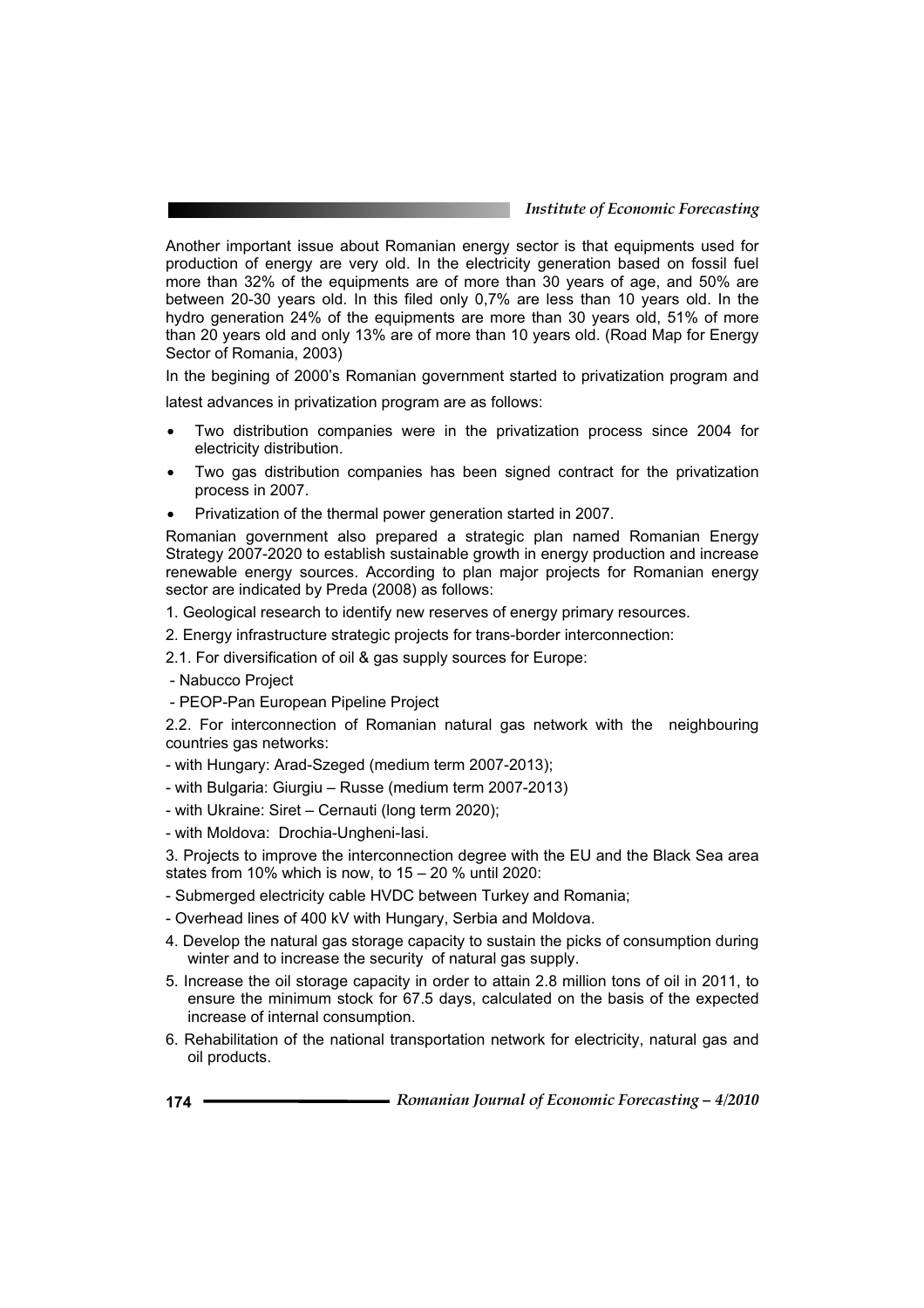

- 7. Rehabilitation of hydro power plants and the commissioning of the pumping station of Tarnita Lapustesti and of the hydo power plant on Tisa (in partnership with Ukraine).
- 8. Further development of the nuclear programme with other two new units in Cernavoda nuclear power plant (PHWR – CANDU).
- 9. Setting up the integrated energy company by which state will maintain the control over important generation capacities summing up a total generation capacity enough high to ensure and maintain the energy security of Romania.
- 10. Active cooperation to integrate the Romanian energy market into the South-Eastern energy market, with the aim to be integated in the EU energy internal market.

# **III. Data**

In this study we use quarterly data for electricity cunsumption and GDP belonging the Romanian economy. Data consists of the period of 2001Q1 – 2010Q1. Electricity consumption is measured Gigawatt/hour and obtained from The European Commision database named Eurostat. Because of the direct relationship between electricity consumption and domestic goods and services, real GDP is used in this study. Real GDP data is obtained from The National Institute of Statistics of Romania (INSSE) database. Real GDP data is obtained as deseasonalized from INSSE and we deseasonalized electricity consumption data by the Tramo/Seats program. Both of variables are transformed into natural logharitms, electricity consumption is denoted as lelc, real gross domestic product is denoted as lgdp.

**Table 1**

| $\overline{\phantom{a}}$ l IIIG Dala JGL |                                                        |               |  |  |  |  |
|------------------------------------------|--------------------------------------------------------|---------------|--|--|--|--|
| <b>Variables</b>                         | <b>Explanations</b>                                    | <b>Source</b> |  |  |  |  |
| GDP                                      | <b>Real Gross Domestic Product</b><br>(Base Year=2000) | <b>INSSE</b>  |  |  |  |  |
| EL C                                     | Electricity Consumption (Gigawatt/hour)  EUROSTAT      |               |  |  |  |  |

### **The Data Set**

# **IV. Methodology**

To test causal relationships among the variables, we use two different causality tests: Dolado – Lütkhepol (1996) causality test and Toda and Yamamoto (1995) causality test. We also control the results of traditional Granger causality test to compare the results of other causality tests.

First test of causality is modified Wald (MWALD) test developed by Dolado-Lütkepohl (1996). The most important advantage of this type causality test is that the unit root analysis is not important since the estimated model is robust to the type of integration and cointegration properties exhibited by data (Booth and Ciner, 2005). The Granger causality test requires carrying out zero restrictions on VAR coefficients using familiar  $\chi^2$  or F-tests based on the Wald principle. The presence of I(1) variables in the VAR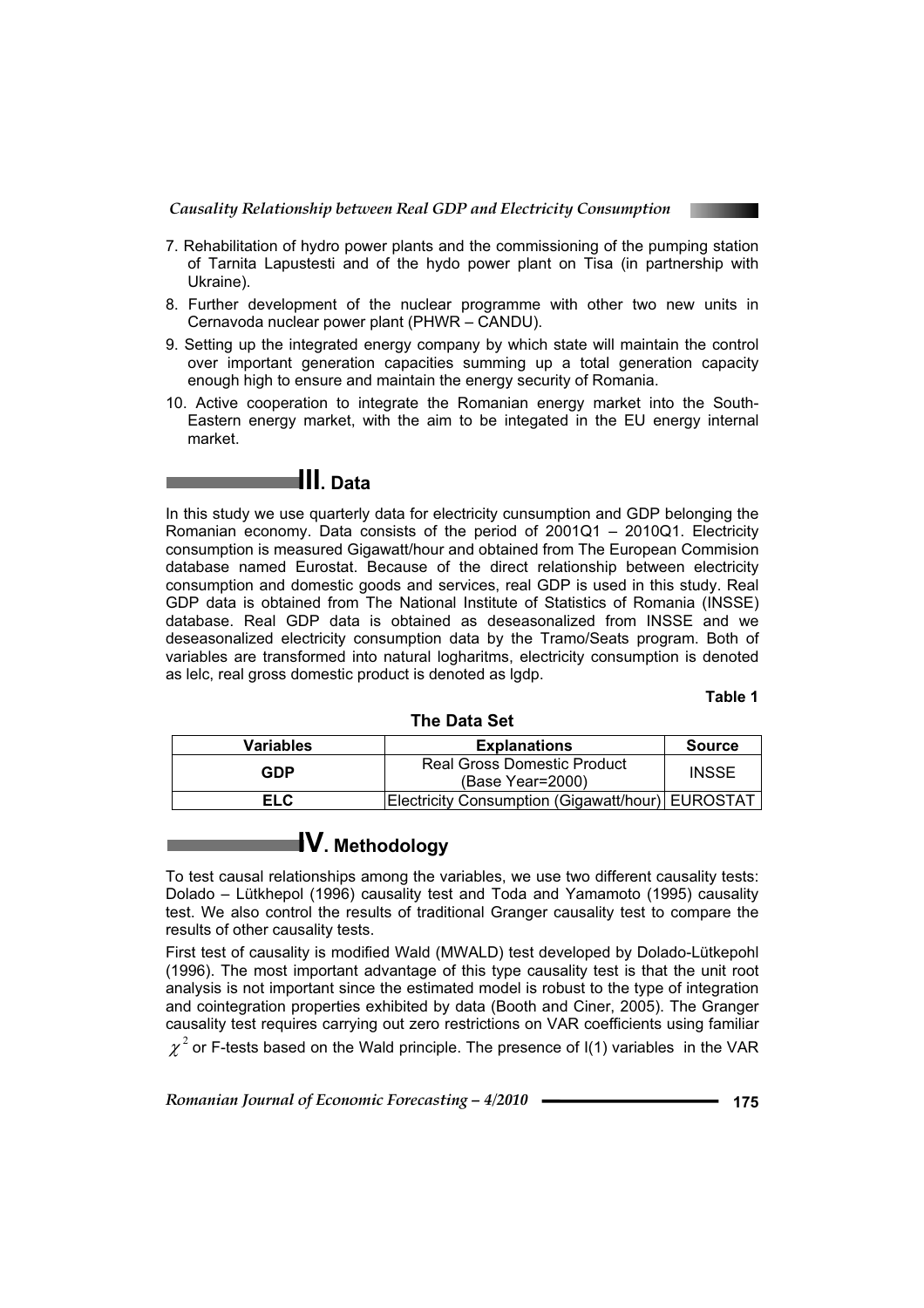model may cause nonstandard asymptotic distribution of these statistics. Particularly, Wald tests for Granger causality may result in nonstandard limiting distributions based on the cointegration properties of the system and possibly on nuisance parameters. These nonstandard asymptotic properties of the test of the zero restriction on cointegrated VAR processes are due to the singularity of the asymptotic distributions of the estimators (Lütkepohl and Kratzig, 2004). The Dolado-Lütkepohl causality test overcomes this singularity problem by adding an additional lag to the true order of the VAR model. The testing procedure involves two steps. Firstly, a VAR (p) is determined by a model selection criterion such as Akaike Information Criterion (AIC). Secondly, a  $VAR(p + 1)$  is estimated and then the standard Wald test is applied on the first p lags.

First and probably the most important step of the Dolado-Lütkepohl testing appraoch is to select the optimal lag length since results of causality test are sensitive to the lag imposed. We employee Akaike Information Criterion to find optimum lag and estimate VAR(k+1) model by OLS,

$$
\begin{bmatrix} lelc_t \\ \log dp_t \end{bmatrix} = \begin{bmatrix} v_1 \\ v_2 \end{bmatrix} + \begin{bmatrix} a_{11,1} & a_{12,1} \\ a_{21,1} & a_{22,1} \end{bmatrix} \begin{bmatrix} lelc_{t-1} \\ \log dp_{t-1} \end{bmatrix} + .. + \begin{bmatrix} a_{11,k+1} & a_{12,k+1} \\ a_{21,k+1} & a_{22,k+1} \end{bmatrix} \begin{bmatrix} lelc_{t-(k+1)} \\ \log dp_{t-(k+1)} \end{bmatrix} + \begin{bmatrix} U_t \\ W_t \end{bmatrix}
$$
 (1)

The hypothesis that real GDP does not cause electricity consumption can be constructed as:  $H_0: a_{12,1} = a_{12,2} = ... = a_{12,(k)} = 0$ ; and the hypothesis that electricity consumption does not cause real GDP can be constructed as:  $H_0$  :  $a_{21,1} = a_{21,2} = a_{21,(k)} = 0$  .

Second approach is Toda and Yamamoto (1995) causality test. The Toda and Yamamoto (1995) procedure represents an improvement over the standard Granger causality test by ensuring that the latter's test statistic follows a standard asympthotic distribution (Squalli, 2007). This technique has advantage that is applicable irrespective of the integration and cointegration properties of the system. In this approach, VAR  $(k + d_{max})$  has to be estimated to use the modified Wald test for linear restrictions on the parameters of a VAR (*k*) which has an asymptotic distribution. All we need is to determine the maximal order of integration  $d_{\text{max}}$  which we suspect might occur in the model and then to over-fit intentionally a level VAR with additional lags (Toda and Yamamoto, 1995). In the first step of Toda and Yamamoto causality test, the lag length of the variables  $(k)$  can be set according to Akaike Information criterion (AIC) and then to identify integration of variables  $(d_{\text{max}})$ stationary tests.

In the last step of test a modified Wald test is employed to estimate following VAR system where the null hypothesis of no causality is not rejected when  $\beta_{1i} = 0$  and  $\lambda_{1j} = 0$ .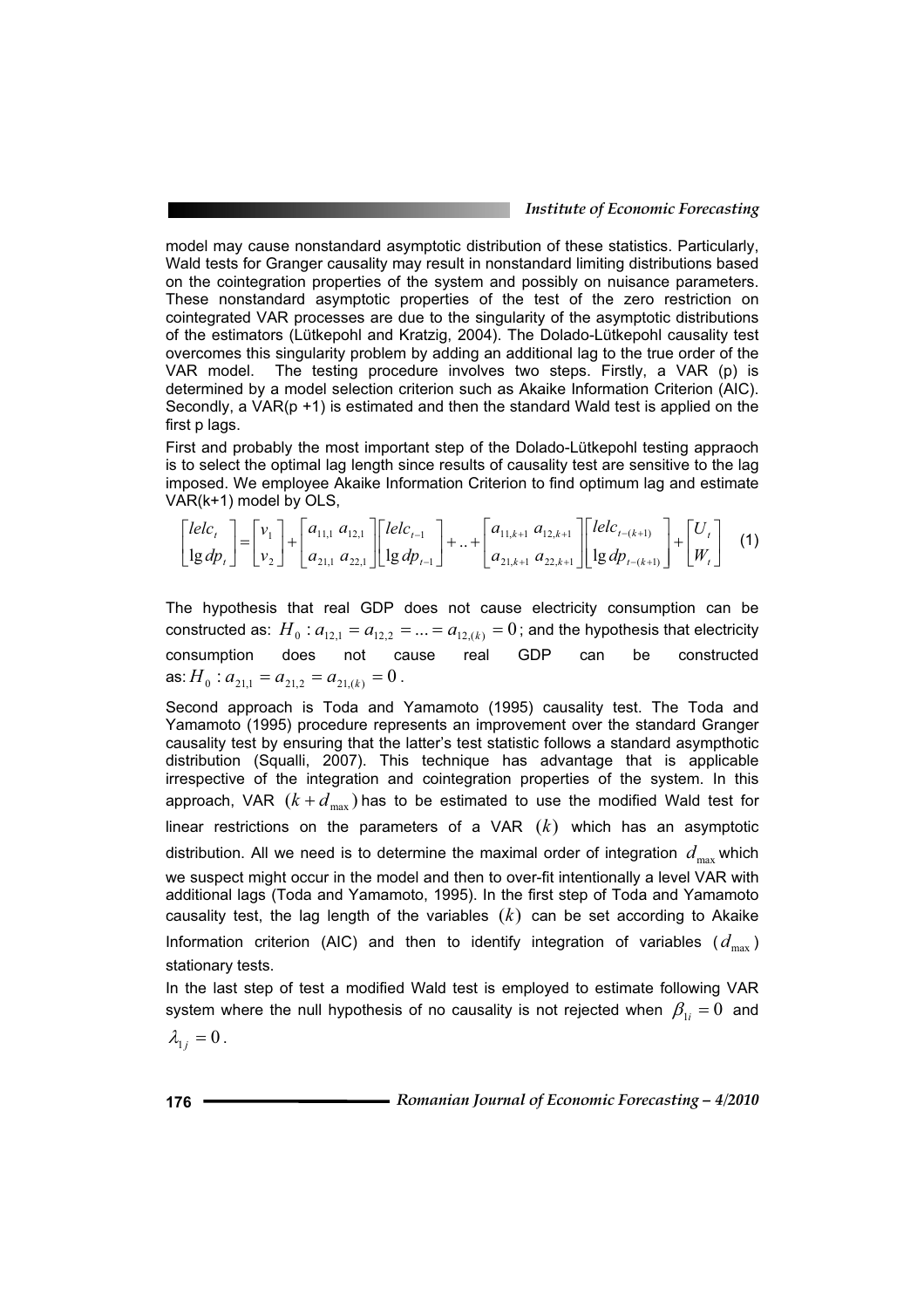$$
lec_{t} = a_{0} + \sum_{i=1}^{k} a_{1i} lec_{t-i} + \sum_{j=k+1}^{d} a_{2j} lec_{t-j} + \sum_{i=1}^{k} \beta_{1i} \lg dp_{t-i} + \sum_{j=k+1}^{d} \beta_{2j} \lg dp_{t-j} + \varepsilon_{1t} \quad (2)
$$

$$
\lg dp_t = \gamma_0 + \sum_{i=1}^n \gamma_{1i} \lg dp_{t-i} + \sum_{j=k+1}^u \gamma_{2j} \lg dp_{t-j} + \sum_{i=1}^n \lambda_{1i} lelc_{t-i} + \sum_{j=k+1}^u \lambda_{2j} lelc_{t-j} + \varepsilon_{2t} \tag{3}
$$

**V. Empirical Results** 

In the first step we employee stationary test to find maximum integration number  $(d_{\text{max}})$  of time series. To this end, we use Dickey Fuller – GLS stationary test developed by Eliot, Rothenberg and Stock (1996) and PP stationary test developed by Phillips and Perron (1988). According to both test results the number of maximum integration number is two.

#### **Table 2**

|              | Igdp    |         |         | lelc    |         |          | <b>Critical Values</b>                             |  |
|--------------|---------|---------|---------|---------|---------|----------|----------------------------------------------------|--|
|              | I(0)    | K1)     | K2)     | I(0)    | I(1)    | I(2)     |                                                    |  |
|              | $-1.67$ | $-2.59$ | $-7.56$ | $-1.63$ | $-5.86$ | $-21.17$ | $0.01 = -3.63$<br>$0.05 = -2.95$<br>$0.10 = -2.61$ |  |
| $\mathbf{2}$ | 0.18    | $-3.10$ | $-7.54$ | $-1.97$ | $-6.22$ | $-20.87$ | $0.01 = -4.25$<br>$0.05 = -3.54$<br>$0.10 = -3.20$ |  |

**Phillips Perron Unit Root Test Results** 

<sup>1</sup> Intercept (c) term; <sup>2</sup> Trend (t) and intercept (c) term.

*Note: MacKinnon (1996) critical values was used. All variables was made Phillips-Perron test according to Schwarz information criterion.* 

#### **Table 3**

|             | Igdp                |         |         | lelc    |         |          | <b>Critical Values</b>                             |
|-------------|---------------------|---------|---------|---------|---------|----------|----------------------------------------------------|
|             | K1)<br>I(2)<br>I(0) |         | KO)     | I(1)    | I(2)    |          |                                                    |
|             | $-0.74$             | $-2.61$ | $-5.24$ | $-1.14$ | $-5.90$ | $-9.39$  | $0.01 = -2.63$<br>$0.05 = -1.95$<br>$0.10 = -1.61$ |
| $\mathbf 2$ | $-1.91$             | $-2.99$ | $-6.06$ | $-2.08$ | $-5.82$ | $-10.02$ | $0.01 = -3.77$<br>$0.05 = -3.19$<br>$0.10 = -2.89$ |

#### **Dickey Fuller-GLS Unit Root Test Results**

<sup>1</sup> Intercept (c) term; <sup>2</sup> Trend (t) and intercept (c) term.

*Note: MacKinnon (1996) critical values was used. All variables was made Dickey Fuller-GLS test according to Schwarz information criterion.* 

As can be seen in Table 2, results of Dickey Fuller – GLS and Phillips – Perron unit root tests show that the null hypothesis of non-stationary was performed at the 1% significance level. According to test results logarithm of electricity consumption data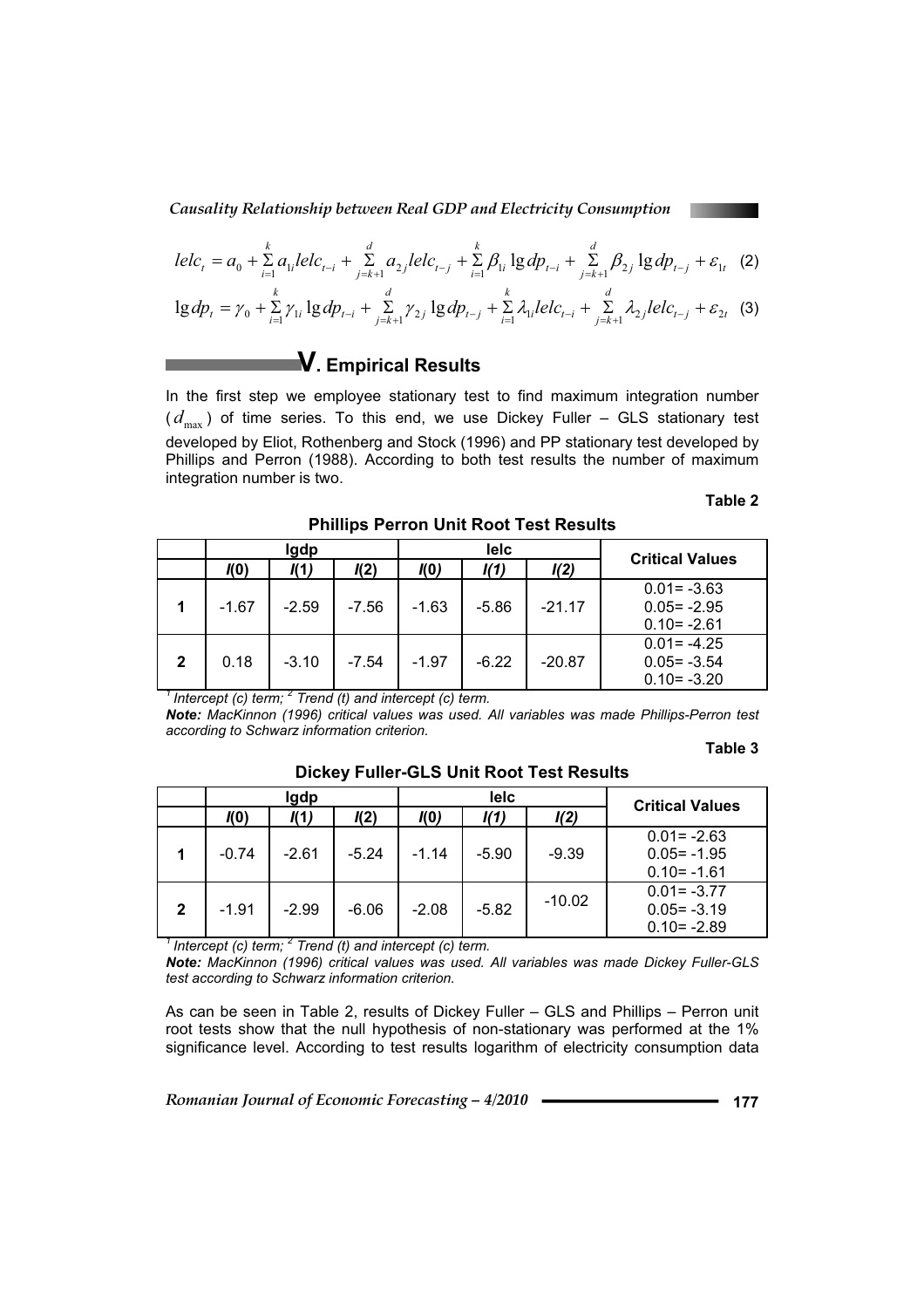has unit root at 1 % level of significancy. But this variable is found to be stationary when tested at first difference.

Real GDP variable has unit root at 1% level of significance also. For this reason we controlled stationarity of first difference of logarithm of real GDP. Results show that first difference of logarithm real GDP has unit root at 1% significance level for both stationary tests. Finally we found that second difference of variable is stationary at 1% significance level.

Another important point is to learn whether there is any structural breaks in economy during the period we analyse. Because economic and financial crisis affect economy policies and it makes structural breaks in data belonging variables. So econometric analysis gives incorrect results. To see structural breaks in data belonging the Romania economy between years 2001 – 2010, we apply Bai and Perron (1998, 2003) multiple structural breaks test. The main advantage of this procedure is that it is possible to test for multiple breaks at unknown dates in such a way that it is successively estimates each break point by using a spesific-to-general strategy in order to consistently determine the number of breaks (Esteve and Requena, 2006).

**Table 4** 

| Spesification                   |                                                                |                |              |            |                 |  |  |
|---------------------------------|----------------------------------------------------------------|----------------|--------------|------------|-----------------|--|--|
| Yt={lgdp}<br>$Zt = \{1, lelc\}$ | Q                                                              | P              | н            | Μ          | $\mathcal{E}_t$ |  |  |
|                                 | $\overline{2}$                                                 | 0              | 5            | 5          | 0.15            |  |  |
|                                 |                                                                | <b>Tests</b>   |              |            |                 |  |  |
| SupFt(1)                        | SupFt(2)                                                       | SupFt(3)       | SupFt(4)     | SupFt(5)   | <b>UDmax</b>    |  |  |
| 6.6845                          | 4.7924                                                         | 4.7111         | 3.8786       | 2.9504     | 7.4600          |  |  |
| $[8.58]$ *                      | [7.22]*                                                        | [5.96]*        | $[4.99]^{*}$ | $[3.19]$ * | $[8.88]$ *      |  |  |
| $SupFit(2\1)$                   | SupFit(3 2)                                                    | $SupFit(4\,3)$ | SupFit(5)4)  |            | WDmax           |  |  |
| 1.6424                          | 0.4667                                                         | 0.5989         | 0.1449       |            | 6.7824          |  |  |
| $[8.58]$ *                      | $[10.13]$ *                                                    | $[11.14]$ *    | $[12.25]$ *  |            | $[9.91]$ *      |  |  |
|                                 | The Number of Chosen Breaks According to Information Criterion |                |              |            |                 |  |  |
| Sequential                      |                                                                |                |              |            |                 |  |  |
| <b>BIC</b>                      |                                                                |                | 1            |            |                 |  |  |
| <b>LWZ</b>                      |                                                                |                | 0            |            |                 |  |  |
| Break Date (BIC)                |                                                                |                |              |            |                 |  |  |
| 2004Q3                          |                                                                |                |              |            |                 |  |  |
| Break Date (LWZ)                |                                                                |                |              |            |                 |  |  |
|                                 |                                                                |                |              |            |                 |  |  |
| <b>Break Date (Sequential)</b>  |                                                                |                |              |            |                 |  |  |
|                                 |                                                                |                |              |            |                 |  |  |

**Bai and Perron Structural Break Test Results** 

\*shows that null hypothesis is accepted %5 significance level.  $\sup F_t(k)$ , *UDmax*, *WD*max and  $\sup F_t(l + \frac{1}{l})$  tests critical values obtained from Bai and Perron (2003b).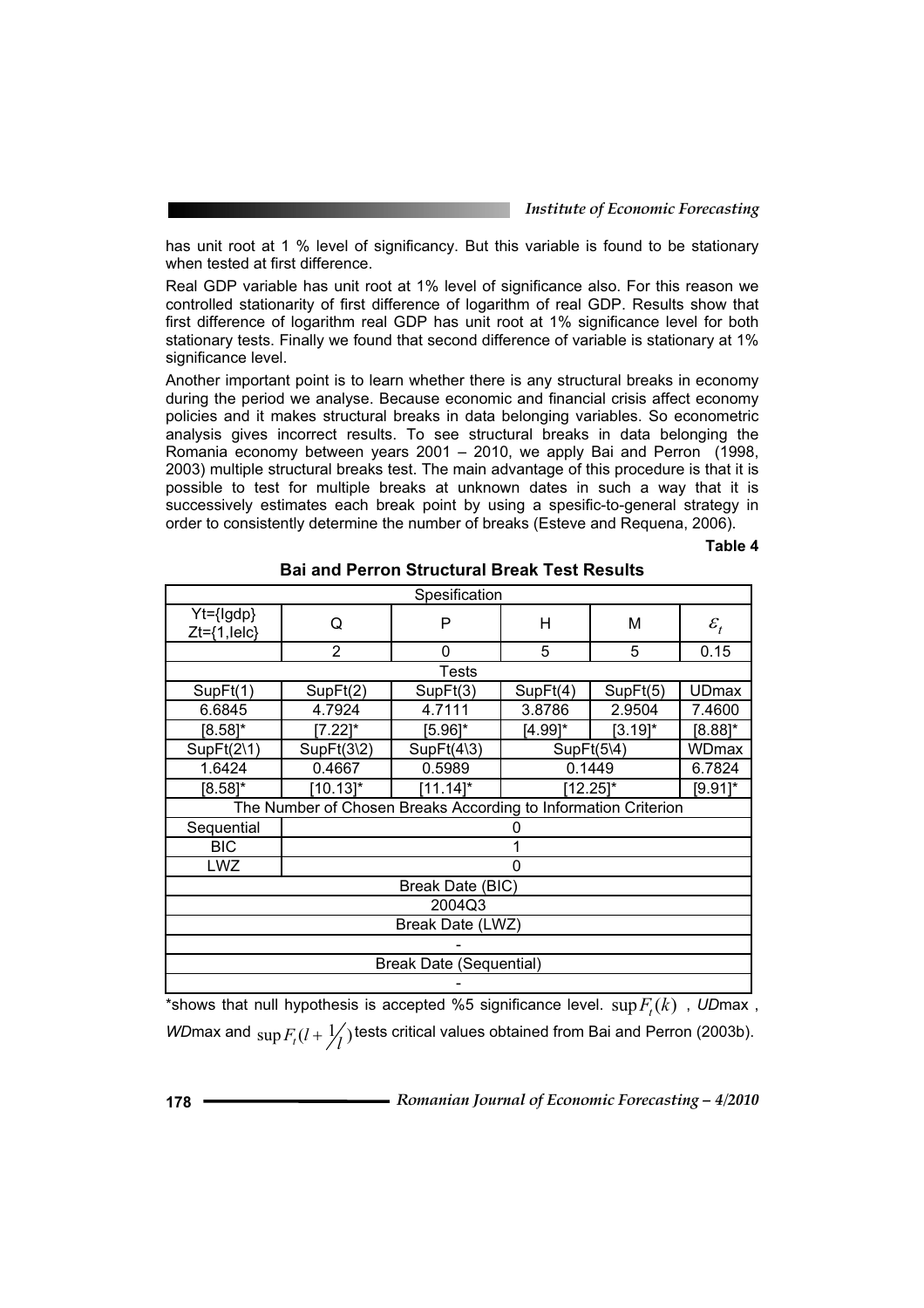

*Note:*  $y<sub>t</sub>$  is dependent variable,  $z<sub>t</sub>$  represents the regressors allowed to change, q is the number of regressors subject to change, p=0 means that the procedure considers only the pure structural change model where all coefficients are subject to change. *h* syands fort he minimum number of observations in each segment, whereas *M* is the maximum number of breaks.

Bai and Perron (2003) used three different information criterion to determine multiple structural breaks. First of them is Bayesian information criterion produced by Yao (1988) , another is LWZ criterion that produced by Liu, Wu and Zidek (1997) via modifying Schwarz information criterion. Last one is produced by Bai – Perron (BP) named sequential information criterion. The results of applying the Bai – Perron tests to the relationship between variables according to three information criterion are shown in Table 4. Test results show that there is only one structural break in 2004Q3, according to Bayesian information criterion.

To determine lag length of VAR (*k*), we employee Akaike information criterion and we find lag length as three. According to lag length of VAR process, we employee modified Wald test for VAR(4) to get results of Dolado – Lütkepohl causality test.

**Table 5**

| <b>Hypothesis</b>  | <b>Wald Statistics</b> | <b>Probability Value</b> | Decision          |
|--------------------|------------------------|--------------------------|-------------------|
| ELC is not Granger |                        |                          | Causality<br>from |
| cause of GDP       | 7.15                   | 0.0013                   | ELC to GDP        |
| GDP is not Granger |                        |                          | No causality from |
| cause of EC        | 0.24                   | 0.8606                   | GDP to EC         |

**Dolado – Lütkepohl Causality MWALD Test Results** 

Table 5 illustrates the results for the Dolado-Lütkepohl causality test. It is clear that there is a causality between electricity consumption and real GDP, from electricity consumption to real GDP. As seen in the table, probability value of causality is 0.0013 and null hypothesis will be rejected, coefficients are not equal to zero. Also it is clear that there is no causality from real GDP to electricity consumption. For a probability value of 0.86, there is no causality from real GDP to electricity consumption and so null hypothesis will be accepted, coefficients are equal to zero.

Another causality test, Toda and Yamamoto (1995), employees modified Wald test for VAR  $(k + d_{\text{max}})$  to estimate casual relationship. *k* is 3 and  $d_{\text{max}}$  is 2, for this reason, we employee modified Wald test for VAR(5). Results are shown in table 6.

#### **Table 6**

#### **Toda and Yamamoto Causality MWALD Test Results**

| <b>Hypothesis</b>                                                       | <b>Wald Statistics</b> | <b>Probability Value</b> | <b>Decision</b>                                                   |
|-------------------------------------------------------------------------|------------------------|--------------------------|-------------------------------------------------------------------|
| ELC is not Granger<br>cause of GDP<br>GDP is not Granger<br>cause of EC | 5.01<br>0.76           | 0.0089<br>0.5246         | Causality<br>from<br>ELC to GDP<br>No causality from<br>GDP to EC |
|                                                                         |                        |                          |                                                                   |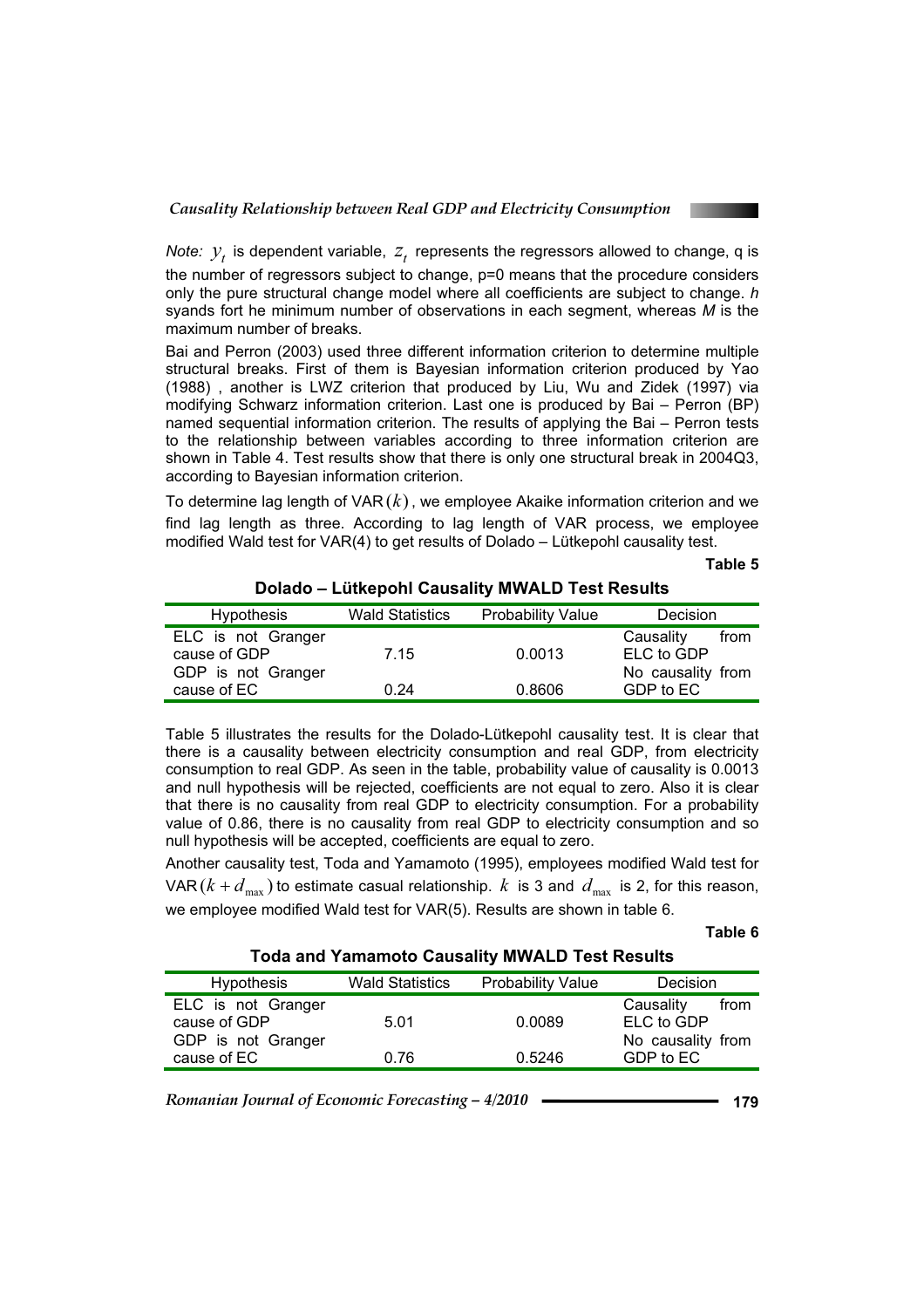Toda and Yamamoto causality test results show that there is a causality between two variables and the direction is from electricity consumption to real GDP. The probability value is 0.0089 and in this situation null hypothesis will be rejected and coefficients do not equal to zero. When we test causality from real GDP to electricity consumption, results show that there is no evidence about such a causality. The null hypothesis will be accepted and coefficients equal to zero.

Finally, we employee traditional Granger causality test to compare results of other type causality tests. Results supports Dolado – Lütkepohl and Toda – Yamamoto causality results and can be seen in Table 7.

| ۰.<br>v<br>×<br>۰. |  |
|--------------------|--|
|--------------------|--|

| <b>Haultional Granger Causality Test Results</b>         |                        |                          |                                                      |  |  |  |  |  |
|----------------------------------------------------------|------------------------|--------------------------|------------------------------------------------------|--|--|--|--|--|
| Hypothesis                                               | <b>Wald Statistics</b> | <b>Probability Value</b> | Decision                                             |  |  |  |  |  |
| ELC is not Granger<br>cause of GDP<br>GDP is not Granger | 33.69                  | 0.0000                   | Causality<br>from<br>ELC to GDP<br>No causality from |  |  |  |  |  |
| cause of EC                                              | 5.97                   | 0.11                     | GDP to EC                                            |  |  |  |  |  |

### **Traditional Granger Causality Test Results**

# **VI. Conclusion**

In this study we aimed to test relationship between economic growth and electricity consumption. We examined whether there is casual relationship between electricity consumption and real GDP. In this context we employee Dickey Fuller – GLS and Phillips – Perron unit root tests to control stationary and we used Bai – Perron structural break test to control time series whether there is any structural break in economy during this time. We tested causality by using Dolado – Lütkepohl and Toda – Yamamoto causality method to test the Romanian economy from 2001Q1 to 2010Q1.

According to test results, real GDP is stationary in its second difference and electricity consumption is stationary in its first difference. Also there is only one structural break in economy and it means that the economy of Romania is stable during the first decade of  $21<sup>th</sup>$  century. We obtained that direction of causality runs from electricity consumption to real GDP. We compared results of both tests with traditional Granger causality test and we got the same results.

In the light of this finding, it is rationale to say that neutrality hypothesis implies no relationship between the variables is not valid for Romania. The energy growth policies regarding electricity consumption should be adapted in such a way that the development of this sector stimulates economic growth (Narayan and Singh, 2007).

# **References**

Akarca, A.T. and Long, T.V. (1980), "On The Relationship Between Energy and GNP: a Reexamination.", *Journal of Energy Development*, 5: 326 – 331.

Aktas, C. and Yilmaz, V. (2008), "Causal Relationship Between Oil Consumption and Economic Growth in Turkey", Kocaeli Universitesi Sosyal Bilimler Dergisi, 15: 45 – 55.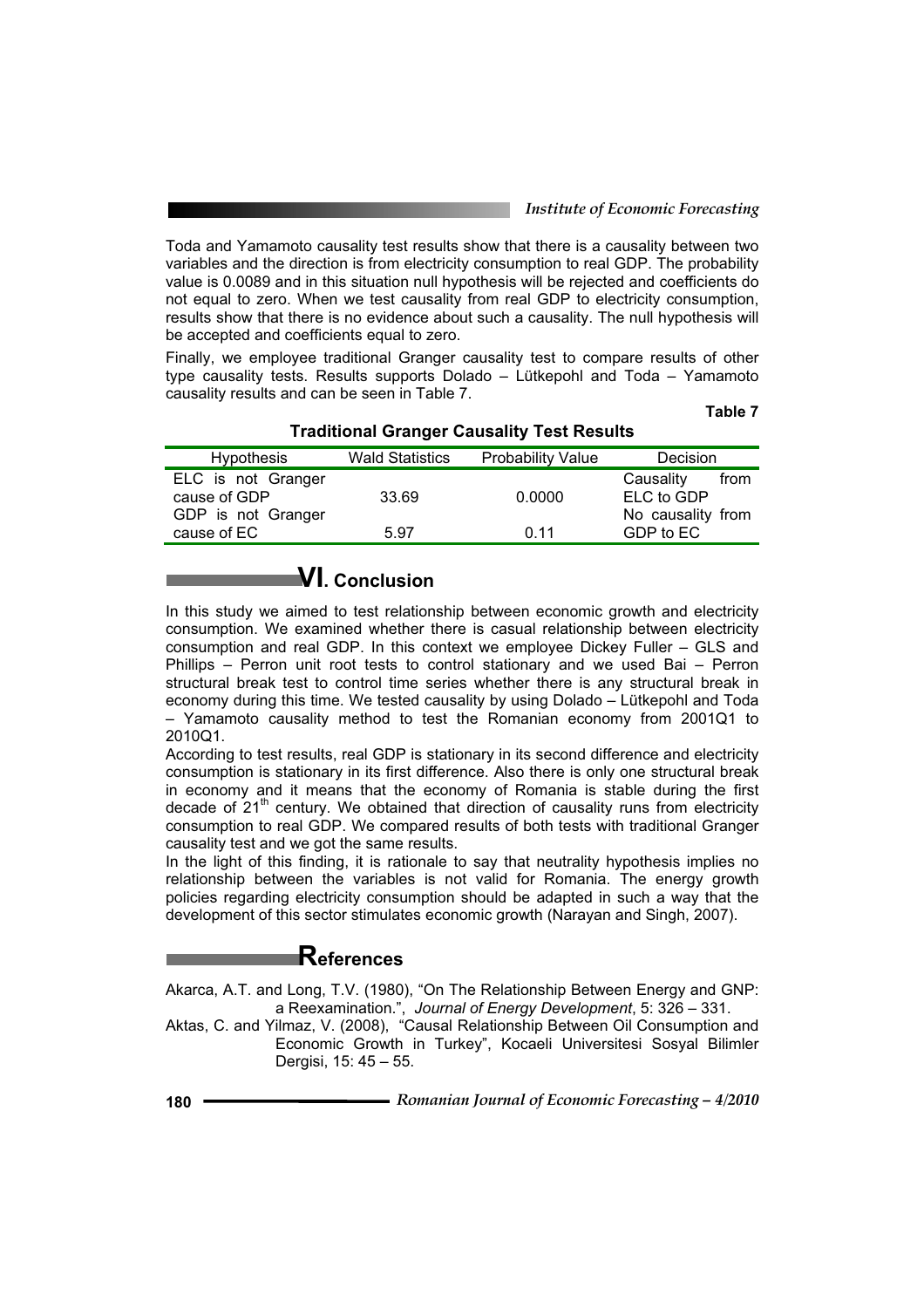

- Asafu-Adjaye, J. (2000), "The Relationship Between Energy Consumption, Energy Prices and Economic Growth: Time Series Evidence from Asian Developing Countries", *Energy Economics*, 22: 615 – 625.
- Bai, J. and Perron, P. (1998), "Estimating and Testing Linear Models with Multiple Structural Changes", *Econometrica,* 66: 47 – 78.
- Bai, J. and Perron, P. (2003), "Computation and analysis of multiple structural change models", *Journal of Applied Econometrics*, 18: 1 – 22.
- Belloumi, M. (2009), "Energy Consumption and GDP in Tunisia: Cointegration and Causality Analysis", *Energy Policy*, accepted in 3 March.
- Booth, G.G., Ciner, C. (2005), "German Dominance in the European Monetary System: a Reprise Using Robust Wald test", *Applied Economic Letters*, 12(8): 463 – 466.
- Chang, T. Fang, W. Wen, L.F. (2001), "Energy Consumption, Employment, Output and Temporal Causality: Evidence from Taiwan Based Cointegration and Error Correction Modeling Techniques", *Applied Economics*, 33: 1045 – 1056.
- Chen, S.T., Kuo, H.I., Chen, C.C. (2007), "The Relationship Between GDP and Electricity Consumption in 10 Asian Countries", *Energy Policy*, 35: 2611 – 2621.
- Cheng, B.S. (1997), "Energy Consumption and Economic Growth in Brazil, Mexico and Venezuela: a Time Series Analysis", *Applied Economics* Letters,  $4:671 - 74.$
- Cheng, B.S. and Lai, T.W. (1997), "an Investigation of Co-Integration and Causality Between Energy Consumption and Economic Activity in Taiwan", *Energy Economics*, 19: 435 – 444.
- Dolado, J.J. and Lütkepohl, H. (1996), "Making Wald Test Work for Cointegrated VAR Systems", *Econometric Reviews*, 15: 369 – 386.
- Elliot, G., Rothenberg, T.J. and Stock, J.H. (1996), "Efficient Tests for an Autoregressive Unit Root", *Econometrica*, 64(4): 813 – 836.
- Erol, U. and Yu, E.S.H. (1987), "On The Relationship Between Energy and Income for Industrialized Countries", *Journal of Energy and Employment*, 13: 113 – 122.
- Esteve, V. and Requena, F. (2006), "A Cointegration Analysis of Car Advertising and Sales Data in the Presence of Structural Change", *International Journal of the Economics of Business*, 13(1): 111 – 128.
- Eurydice (2005), "Avrupa'daki E÷itim Sistemleri Üzerine Özet Belgeler", *Avrupa Bilgi* Agı:  $1 - 10$ .
- Glasure, Y.U. (2002), "Energy and National Income in Korea: Further Evidence on The Role Of Omitted Variables", *Energy Economics*, 24: 355 – 365.
- Hatemi-J, A. and Irandoust, M. (2005), "Energy Consumption and Economic Growth in Sweden: a Leveraged Bootstrap Approach", *International Journal of Applied Econometrics and Quantitative Studies*, 2(4): 87 – 98.
- Hondroyiannis, G., Lolos, S., Papaetrou, E. (2002), "Energy Consumption and Economic Growth: Assessing The Evidence From Greece". *Energy Economics*, 24: 319 – 336.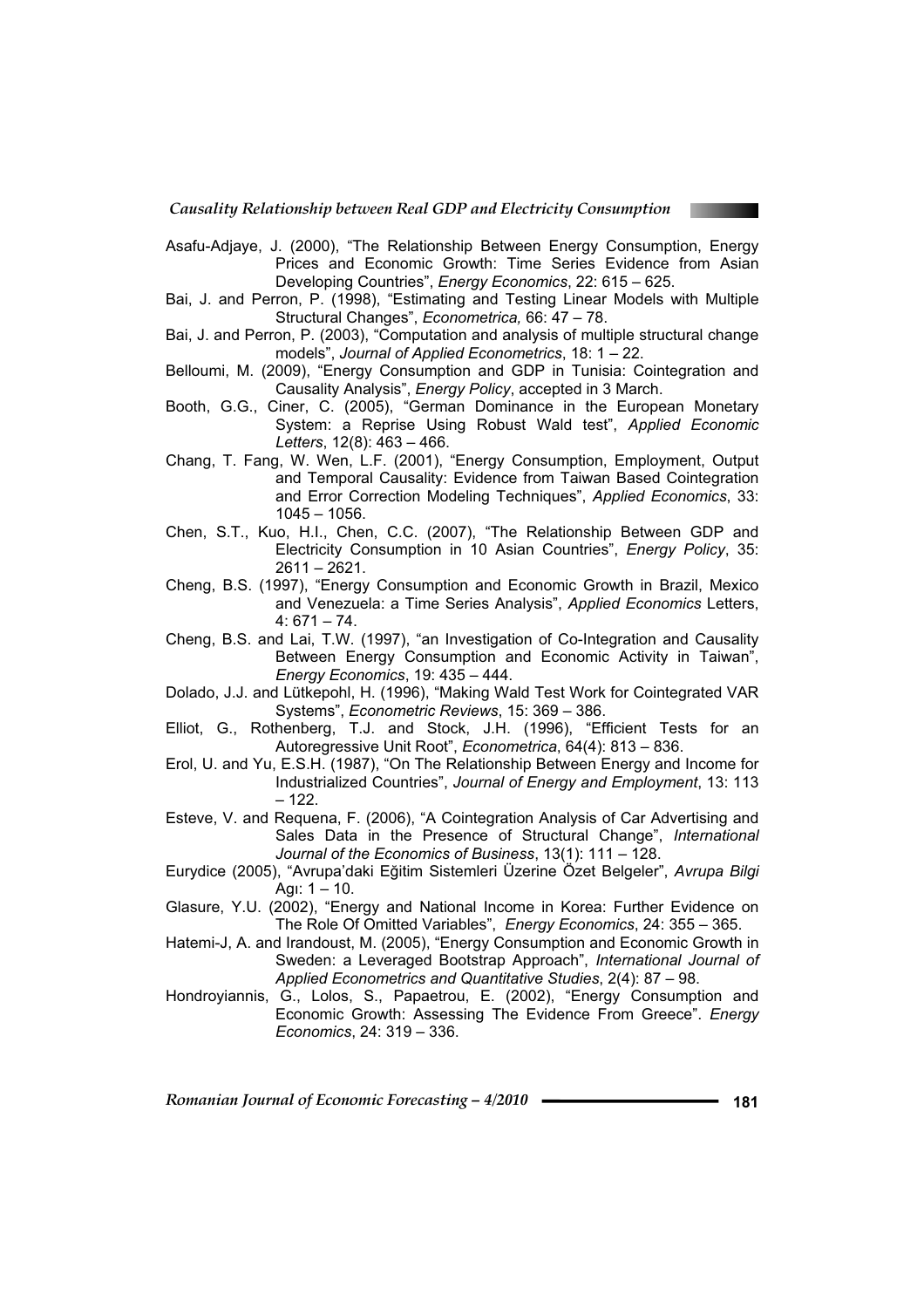- Hwang, D.B.K. and Gum, B. (1992), "The Causal Relationship Between Energy and GNP: The Case of Taiwan", *Journal of Energy and Development*, 16:  $219 - 226$ .
- INSSE (2009a), Monthly Statical Bulletin, http://www.insse.ro/cms/files/arhiva\_ buletine2009/bsl\_4.pdf., Accessed in April 2009.
- INSSE (2009b), International Trade Statistics, available at http://www.insse.ro/cms/files/arhiva buletine2009/bsci\_02.pdf, Accessed in April 2009.
- INSSE (2009c), Statical Yearbook 2007, http://www.insse.ro/cms/files/pdf/en/cp3.pdf, Accessed in April 2009.
- Jobert, T. and Karanfil, F. (2007), "Sectoral Energy Consumption by Source and Economic Growth in Turkey", *Energy Policy*, 35: 5447 – 5456.
- Karagol, E., Erbaykal, E., Ertugrul, H.M. (2007), "Turkiye'de Ekonomik Buyume ile Elektrik Tuketimi Iliksisi: Sinir Testi Yaklasimi", *Dogus Universitesi Dergisi*, 8(1): 72 – 80.
- Liu, J., Wu, S. and Zidek, J.V. (1997), "On Segmented Multivariate Regressions", *Statistica Sinica*, 7, 497 – 525.
- Lütkepohl, H. and Kratzig, M. (2004), *Applied Time Series Econometrics (Themes in Modern Econometrics)*, Cambridge University Press.
- Masih, A.M.M. and Masih R. (1997), "On The Temporal Causal Relationship Between Energy Consumption, Real Income Prices: Some New Evidence from Asian NICs Based on a Multivariate Cointegration/Vector Error Correction Approach", *Journal of Policy Modeling*, 19: 417–440.
- Masih, A.M.M. and Masih, R. (1996), "Energy Consumption, Real Income and Temporal Causality; Results from a Multi-Country Study Based on Cointegration and Error Correction Modeling Techniques, *Energy Economics*,18: 165 – 183.
- Narayan, P.K. and Prasad, A. (2008 ), "Electricity Consumption-Real GDP Causality Nexus: Evidence from a Bootstrapped Causality Test For 30 OECD Countries", *Energy Policy*, 36: 910 – 918.
- Narayan, P.K. and Singh, B. (2007),"The Electricity Consumption and GDP Nexus for The Fiji Islands", *Energy Economics*, 29: 1141 – 1150.
- Odhiambo, N.M. (2009), "Energy Consumption and Economic Growth Nexus in Tanzania: an ARDL Bounds Testing Approach". *Energy Policy*, 37:  $617 - 622$ .
- Oh, W. and Lee, K. (2004), "Causal Relationship Between Energy Consumption and GDP Revisited: The Case of Korea 1970–1999", *Energy Economics*, 26: 51 – 59.
- Paul, S. and Bhattacharya, R.B. (2004), "Causality Between Energy Consumption and Economic Growth in India: a Note on Conflicting Results" , *Energy Economics*, 26: 977 – 983.
- Phillips, P.C.B. and Perron, P. (1988), "Testing for a Unit Root in Time Series Regression", *Biometrika*, 75(2): 335 – 346.
- Preda, M. (2008), "The Energy Strategy of Romania for the Period 2007-2020", Central European University Center for EU Enlargement Studies, 1-25.